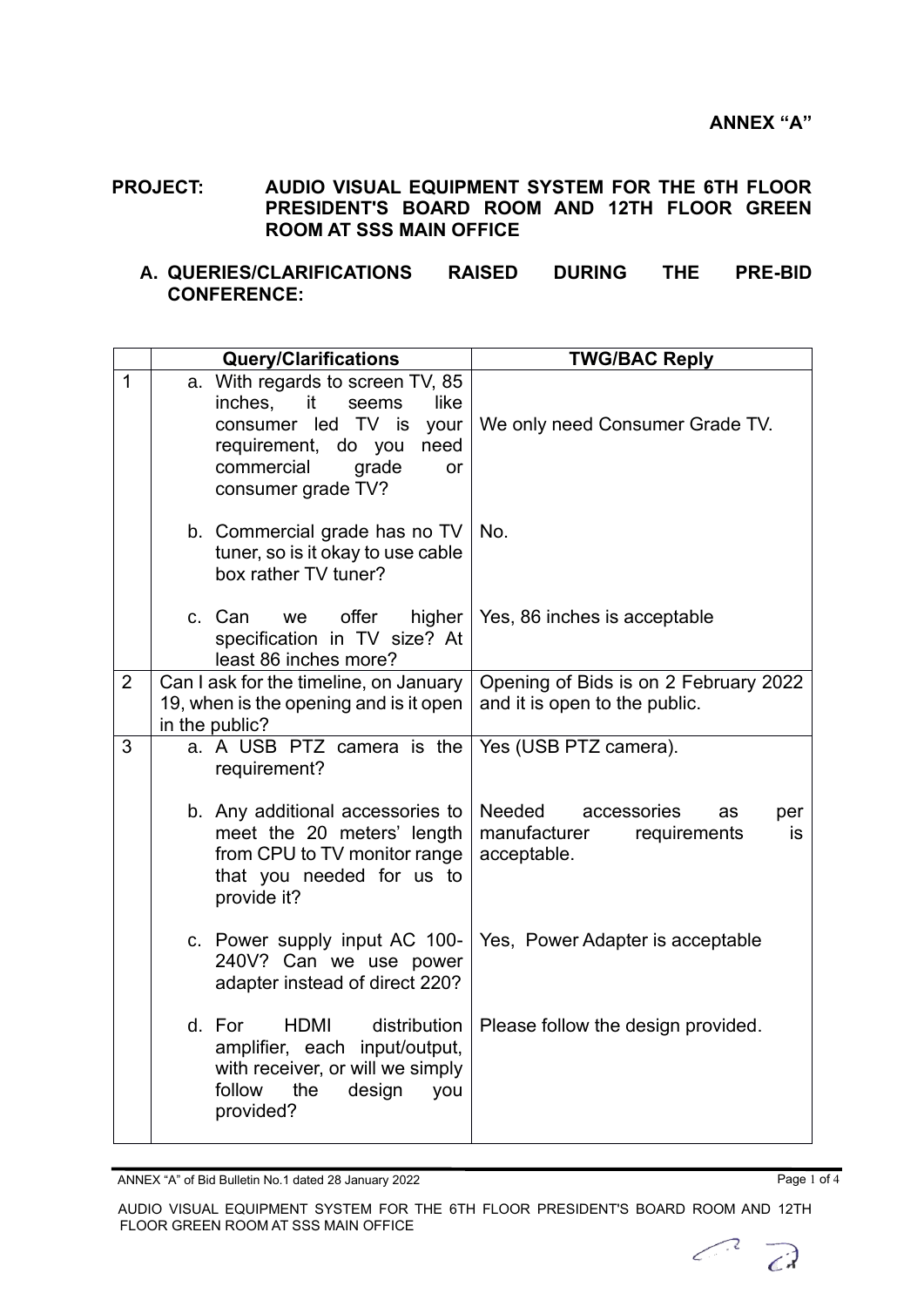|   | e. if it is a consumer TV, what<br>generation will it be?                       | 4k Technology or higher generation is<br>acceptable                                                                                                                                                                                              |
|---|---------------------------------------------------------------------------------|--------------------------------------------------------------------------------------------------------------------------------------------------------------------------------------------------------------------------------------------------|
|   | f. Can we not include a VGA   Yes.<br>port?                                     |                                                                                                                                                                                                                                                  |
| 4 | a. Will<br>require<br>site<br>you<br>inspection?                                | Yes,                                                                                                                                                                                                                                             |
|   | inspection<br>b. Is there a site<br>requirement?                                | Personnel who will conduct the site<br>inspection must be vaccinated and<br>asymptomatic.                                                                                                                                                        |
|   | c. Site Inspection Schedule?                                                    | January 6 to 10, 2022: 8 a.m. to 5 p.m.<br>Contact Person: Engineer Christian<br>Eugene Pamintuan, Primo<br>Mislang,<br>Agustin                                                                                                                  |
|   | d. In case of lockdown, will you<br>move the schedule of the<br>activity?       | Yes,<br>We will definitely move the schedule or<br>suspend any activity.                                                                                                                                                                         |
| 5 |                                                                                 | For HDMI amplifier/distribution:                                                                                                                                                                                                                 |
|   | a. Is it possible to link four (4)<br>screens into a single port?               | No.                                                                                                                                                                                                                                              |
|   | b. Do you not require multiple<br>inputs/ports?                                 | We require 8 ports output with 1<br>receiver per port (total of 8 receivers)                                                                                                                                                                     |
|   | this<br>single-viewing<br>c. is<br>a<br>situation?                              | Yes                                                                                                                                                                                                                                              |
|   | d. One port is good but it's much<br>better to have splitter.                   | Splitter is not acceptable, We require 8<br>ports output with 1 receiver per port<br>(total of 8 receivers)                                                                                                                                      |
|   | e. Is it possible to provide it<br>wireless? It's a lot more user-<br>friendly. | No                                                                                                                                                                                                                                               |
|   | f. Can we do it in actual testing if<br>we don't have a demo unit?              | No. Prospective bidder must submit a<br>demo unit or must have a completed<br>project with same or similar set up that<br>can be readily inspected by the TWG<br>during post-qualification period. Bidder<br>must submit a list of its completed |

ANNEX "A" of Bid Bulletin No.1 dated 28 January 2022 Page 2 of 4

AUDIO VISUAL EQUIPMENT SYSTEM FOR THE 6TH FLOOR PRESIDENT'S BOARD ROOM AND 12TH FLOOR GREEN ROOM AT SSS MAIN OFFICE

 $\bigcap$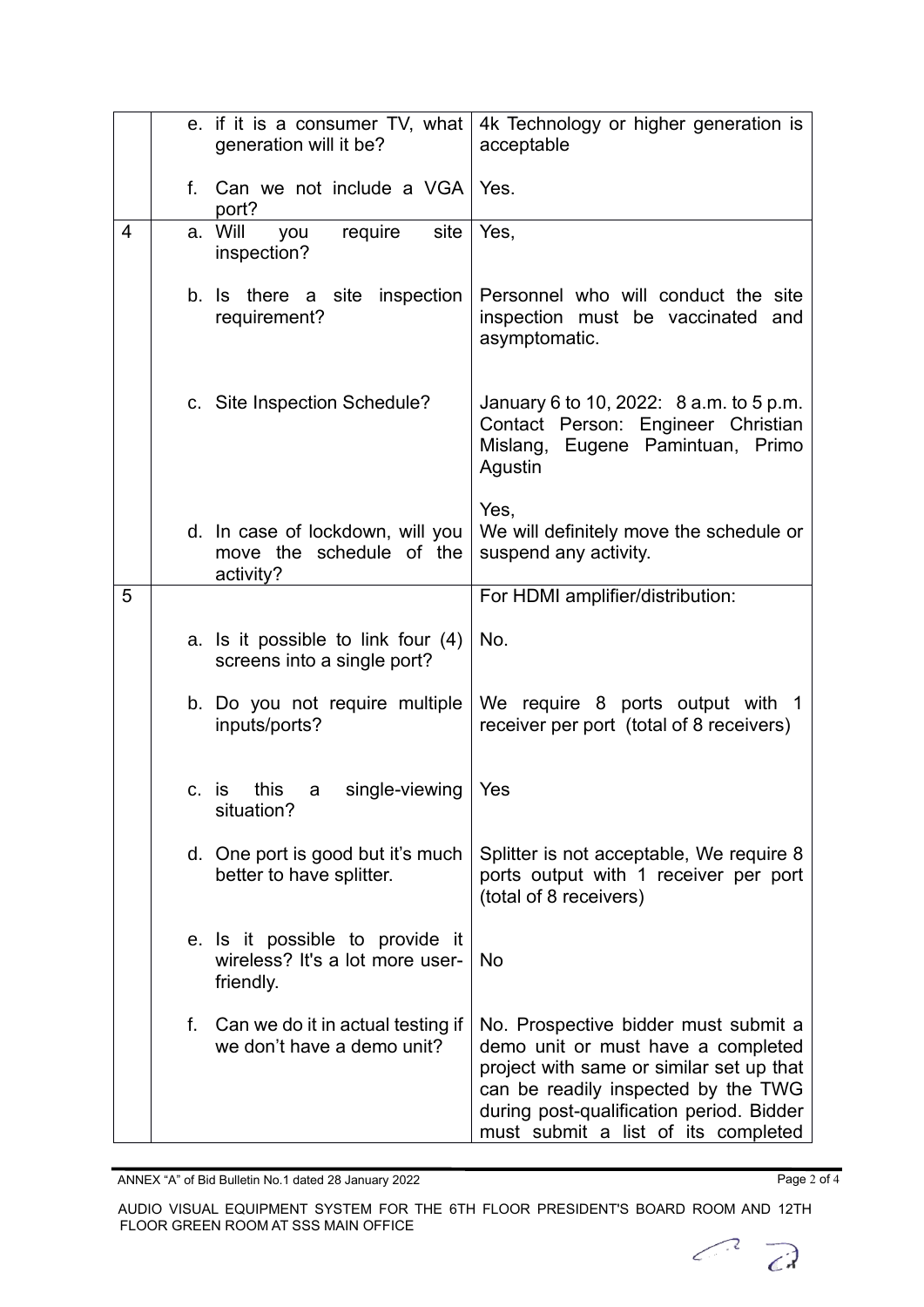|  | contracts with the same or similar set  <br>up. |
|--|-------------------------------------------------|
|--|-------------------------------------------------|

## **B. REPLY TO WRITTEN QUERIES**

| <b>Query/Clarifications</b>                                                                                                          | <b>Response</b>                                                                                        |
|--------------------------------------------------------------------------------------------------------------------------------------|--------------------------------------------------------------------------------------------------------|
| 1. On Section VII Technical Specifications<br>of Item IV: TV Monitor Display 85"                                                     | Yes                                                                                                    |
| We would like to offer a higher size(86")<br>than the original 85". Is this acceptable.                                              | Yes                                                                                                    |
| 2. In 3.5mm audio cable does it include the<br>Mic in and speaker out to amplifier?                                                  | Yes                                                                                                    |
| 3. What port need to input the audio mixer?                                                                                          | RCA and Phone Jack (Standard /<br>appropriate size)                                                    |
| 4. We Recommend the industrial type of<br>LFD not consumer type (TV Tuner ATS<br>clear QAM).                                         | We only need consumer type.                                                                            |
| 5. Item II. Confirming that the requirement<br>is a "USB" HD PTZ Camera?                                                             | Yes                                                                                                    |
| Item II-4, Additional accessories will be<br>6.<br>added to meet the required distance<br>between camera and PC?                     | Needed<br>accessories<br>as<br>per<br>manufacturer<br>requirements<br>is<br>acceptable.                |
| 7. Item II-9, Can we use power adaptor as<br>a power supply for the camera, instead of<br>direct connection of 110-220y to the unit? | Yes.                                                                                                   |
| HDMI<br>DA<br>8. Item III-2,<br>should<br>have<br>Switches?                                                                          | Yes, Switches with 8 port using RJ<br>45 out/Using CAT6 cables with<br>receiver per port (8 receivers) |
| 9. Item III-3, How many CAT6 receivers<br>units are required?                                                                        | 8 units of CAT6 receivers.                                                                             |
| 10. Item IV-5, What is the required Display Processor:<br>processor generation for the LED TV<br>monitor?                            | a7<br>Gen<br>Intelligent or Higher                                                                     |
| 11. Item IV-6, With<br>Higher<br>the<br>or<br>latest Processor generation, can we omit<br>the VGA port (6 Interfaces)?               | Yes. This<br>VII<br>amends<br>section<br><b>Technical Specification.</b>                               |
| 12. With regards to the Post-Qualification<br>Requirements, "that the bidder being                                                   | No. Prospective bidder must submit<br>demo<br>unit or must have a<br>a                                 |

ANNEX "A" of Bid Bulletin No.1 dated 28 January 2022 Page 3 of 4

 $\bigcap$